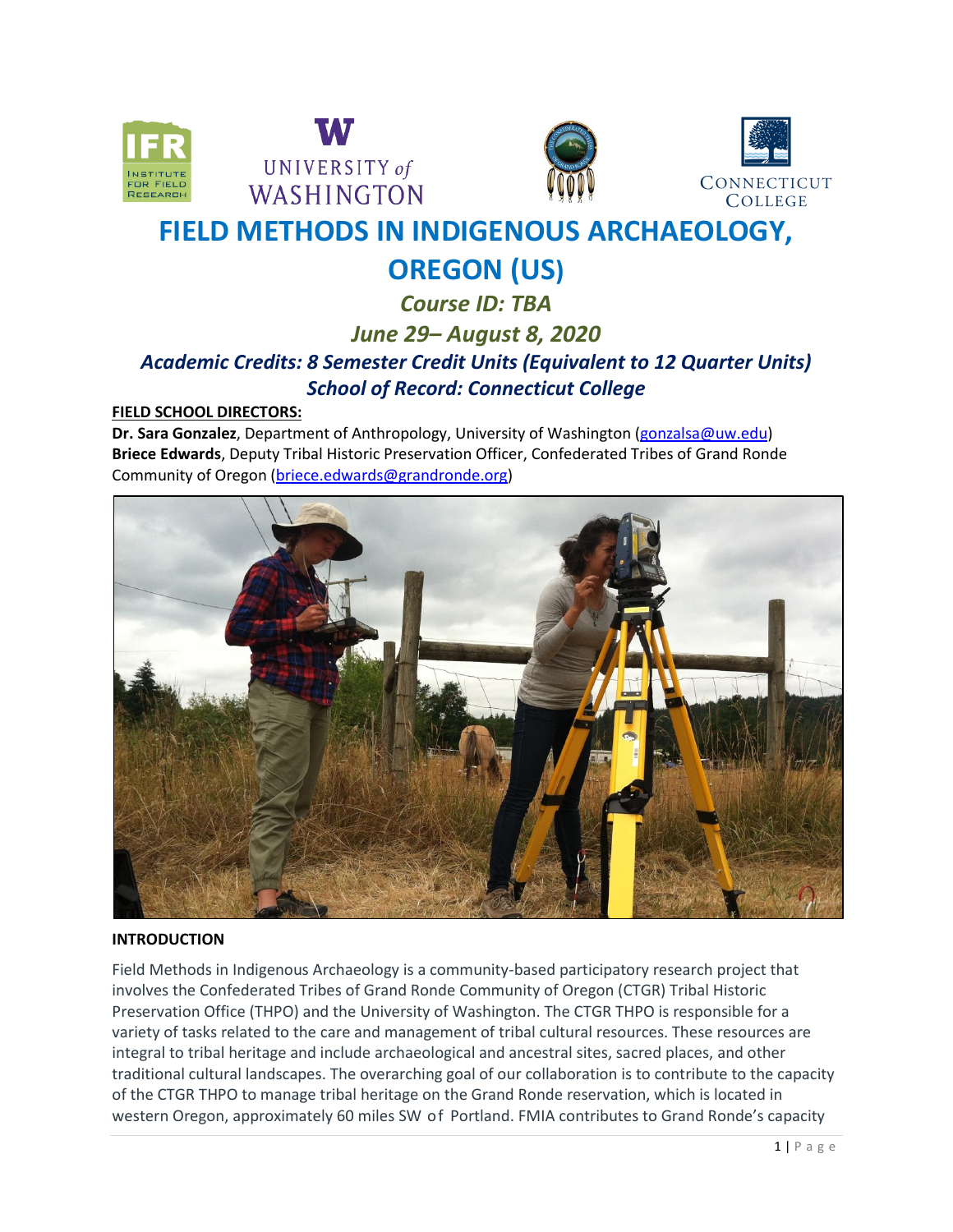through the development of culturally-sensitive methodologies to manage and protect historic and tribal properties on reservation and trust lands. These are lands for which the tribe and the THPO have direct oversight and our research will provide a venue for testing the applicability of various archaeological methods for use within the tribal historic program at CTGR.

As we document and record tribal cultural resources on the Reservation, you will have the opportunity to experience every step of the archaeology research process, from initial design of surface pedestrian surveys to intensive site survey and excavation. Additionally, you will be an active participant in collaboration with the CTGR THPO and have the opportunity to witness and contribute to the development of the project's research design and implementation.

Working with and alongside the THPO we will work on two related projects: 1) multi-modal survey and excavation of property associated with mid-nineteenth through mid-twentieth century Catholic schooling complex in reservation community and 2) Documentation and digital data collection of Grand Ronde belongings. Through low-impact archaeological methodologies that integrate Grand Ronde and community knowledge into analyses these studies are designed to survey, assess, reconsider, and recontextualize historic properties on the Grand Ronde Reservation and subsequent curation of tribal belongings.

Working with and alongside the THPO we will continue work on three projects: 1) the study of the Catholic schools associated with St Michael's Parish, 2) a collections-based study of ground stone belongings using digital imaging techniques and 3). The projects you are working on comprise a longterm study of the Grand Ronde reservation and management of tribal heritage by the CTGR Tribal Historic Preservation Office.

*Goal 1: Documenting the Landscape of Formal Education.* One of the treaty rights guaranteed by the United States government was access to a school-based education. In response to community requests, a Catholic mission was established at Grand Ronde, followed shortly after by a boarding and day school run by nuns. Between 1874 and 1968, Catholic education took many forms at Grand Ronde as different orders came and went. Toward the end of this period, the Agency School was also operated concurrently on an adjacent property. Historic maps and government reports note the location and some details about these various schools, and since 2015, FMIA has been studying the later Agency School. In 2017, FMIA began archaeological investigation on the property of the former Catholic complex, and in 2018 FMIA students contributed to this research. This summer, we will use systematic archaeological survey and excavation to identify the material signature of these early schools and associated structures, understand how they were distributed across the landscape, and begin to reconstruct reservation daily life during the latter half of the nineteenth and first half of the twentieth centuries.

*Goal 2: Digital Data Collection and Curation.* As with FMIA's field-based research, the collections-based research of ground stone art belongings will implement a similarly low-impact archaeological methodology that integrates Grand Ronde knowledge into the study and curation of tribal belongings. We follow the CTGR THPO's use of the term belonging(s) in lieu of artifacts to denote tangible material culture. This collections-based research strategy includes a suite of complementary low-impact data collection methods. These include archival research, digital data collection Technical Imaging, Ultraviolet Fluorescence, Infrared Reflectography, Visible-Induced Luminescence, Reflection Transformation Imaging, 3D photogrammetry and spatial analysis using GIS.

If you are interested in continuing your participation in these projects after the field season ends, we invite you to participate in lab analysis, cataloguing, and reporting activities at the University of Washington during the 2020-2021 academic year. For students who do not live locally, there are also opportunities to work remotely on FMIA-related research projects. All recovered materials will be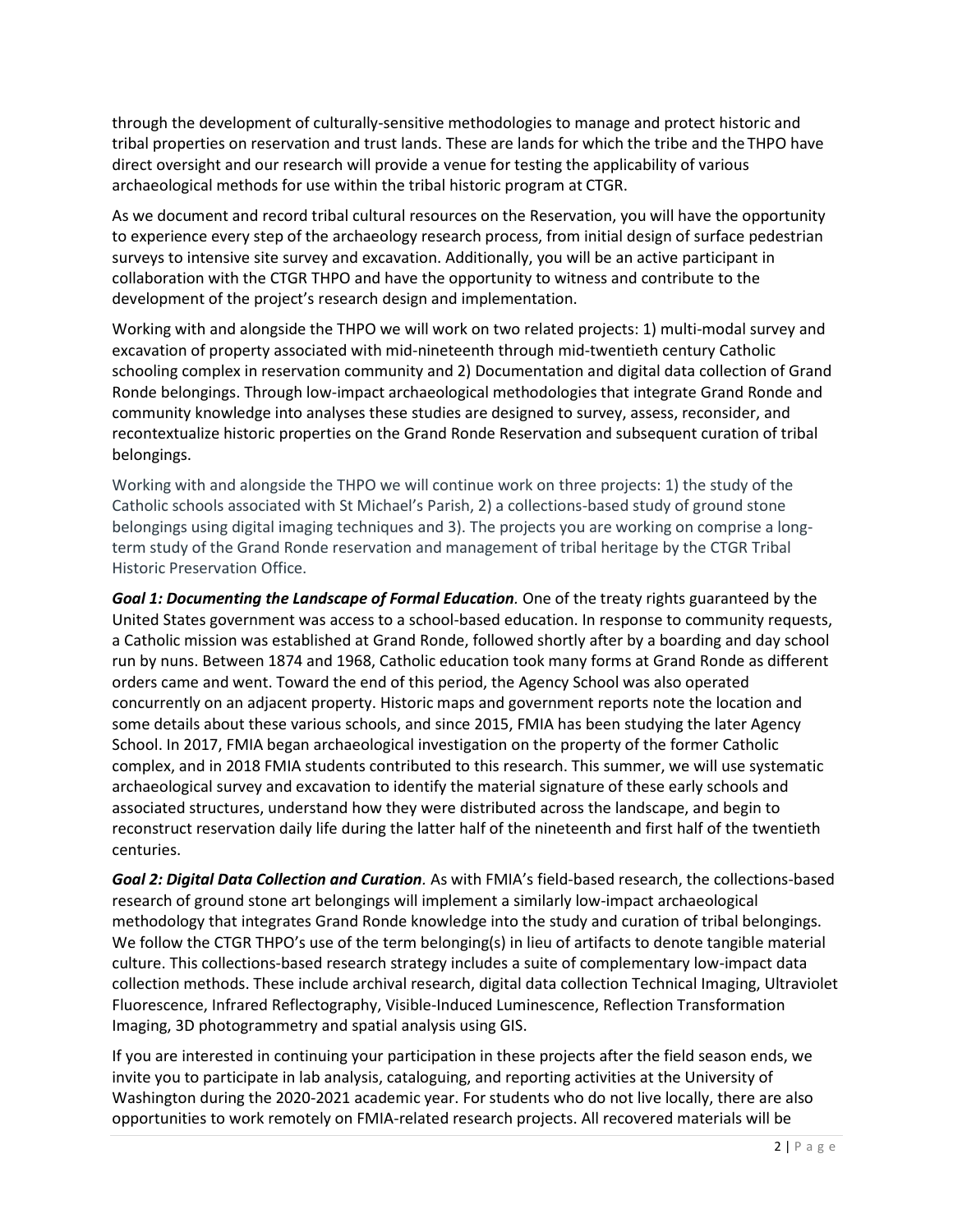processed, catalogued, and analyzed at the THPO and the Pacific Northwest Archaeology Laboratory at UW.

# **ACADEMIC CREDIT UNITS & TRANSCRIPTS**

**Credit Units**: Attending students will be awarded 8 semester credit units (equivalent to 12 quarter credit units) through our academic partner, Connecticut College. Connecticut College is a private, highly ranked liberal arts institution with a deep commitment to undergraduate education. Students will receive a letter grade for attending this field school (see grading assessment and matrix). This field school provides a minimum of 160 direct instructional hours. Students are encouraged to discuss the transferability of credit units with faculty and registrars at their home institution prior to attending this field school.

**Transcripts**: An official copy of transcripts will be mailed to the permanent address listed by students on their online application. One more transcript may be sent to the student home institution at no cost. Additional transcripts may be ordered at any time through the National Student Clearinghouse: [http://bit.ly/2hvurkl.](http://bit.ly/2hvurkl)

# **PREREQUISITES**

There are no course prerequisites for Field Methods in Indigenous Archaeology, though students with some background in archaeology and Native American Studies/Indigenous Studies will be helpful. If you do not have a background in archaeology and/or Native American Studies/Indigenous Studies, please contact Dr. Sara Gonzalez for recommendations on pre-course literature that may help prepare you for this course.

# **DISCLAIMER – PLEASE READ CAREFULLY**

Our primary concern is with education. Traveling and conducting field research involves risk. Students interested in participating in any IFR program must weigh whether the potential risk is worth the value of education provided. While risk in inherent in everything we do, we take risk seriously. The IFR engages in intensive review of each field school location prior to approval. Once a program is accepted, the IFR reviews each program annually to make sure it complies with all our standards and policies, including student safety.

All students of Field Methods in Indigenous Archaeology are expected to help cultivate a safe, supportive learning and camp environment. This means being a positive member of the field team (see Grading Matrix for additional information on participation) while learning how to live *in community* on the Grand Ronde reservation. To reside *in community* carries with it the responsibility of being good guests to the Tribal Historic Preservation Office and to the larger Grand Ronde community. As guests and as individuals who will be working at/with ancestral places and belongings we demonstrate such respect by adhering to a zero-tolerance policy for alcohol and drugs. *No alcohol or scheduled drugs* are allowed on the reservation and all participants are expected to remain sober throughout the period of the field school. Use of alcohol or drugs (including recreational marijuana) will result in your immediate dismissal from the field school and removal from the reservation. Please also note that the Grand Ronde nation reserves the right to conduct random alcohol and drug testing of all employees and volunteers, to be administered at its discretion.

Students should also be aware that attitudes of community members toward ancestral places and belongings may differ from your own. Some tribal participants and/or cultural advisors may choose not to view or handle belongings and/or may take additional precautionary practices while working with these places and belongings. These practices and accompanying beliefs should be respected at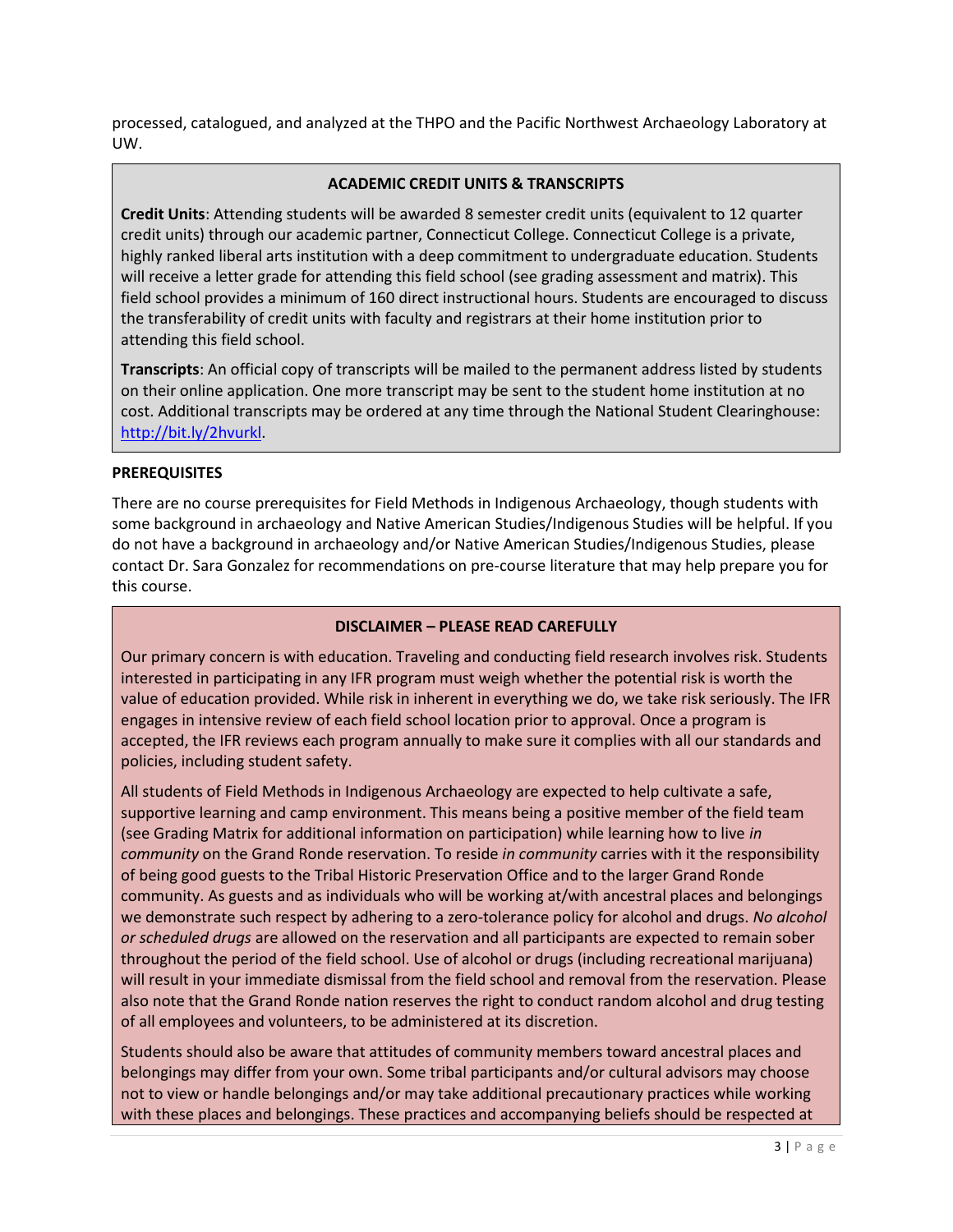all times by project members. Derogatory comments, personal attacks, trolling, insults or private harassment of tribal members or community practice constitute immediate grounds for dismissal from the field school.

The IFR does not provide trip or travel cancellation insurance. We encourage students to explore such insurance on their own as it may be purchased at affordable prices[. Insuremytrip.com](http://www.insuremytrip.com/) or [Travelgurad.com](http://www.travelgurad.com/) are possible sites where field school participants may explore travel cancellation insurance quotes and policies. If you do purchase such insurance, make sure the policy covers the cost of both airfare and tuition. See this Wall Street Journal [article about travel insurance](https://ifrglobal.org/wp-content/uploads/2019/05/WSJ-04-03-19-Travel-Insurance.pdf) that may help you with to help to decide whether to purchase such insurance.

We do our best to follow schedule and activities as outlined in this syllabus. Yet local permitting agencies, political, environmental, personal or weather conditions may force changes. This syllabus, therefore, is only a general commitment. Students should allow flexibility and adaptability as research work is frequently subject to change.

If you have any medical concerns, please consult with your doctor. For all other concerns, please consult with the project director.

# **COURSE OBJECTIVES**

FMIA implements a low-impact archaeological methodology for our investigation of tribal historic properties. This methodology consists of complementary data recovery methods that rely on minimally invasive archaeological methods (e.g., surface pedestrian survey, geophysical survey, topographic and planimetric mapping, surface artifact collection) to build detailed understandings of below-surface features and remains. On the basis of this information the project will pinpoint areas for further testing. This methodology allows us to pinpoint areas in which excavation—a technique that can result in significant disturbance to tribal heritage—has high potential for answering outstanding questions related to the occupation history and structure of sites we are investigating. In this way, we are able to employ destructive techniques in a precise, surgical manner, preserving and protecting places of cultural significance for future generations.

In our work at the early reservation encampments and Grand Ronde School you will experience all the steps of this research process. You will participate in the first phases of research by undertaking a surface pedestrian survey of land parcels on the reservation, mapping, conducting intensive site survey, and surface collection. You will also conduct geophysical survey, using ground penetrating radar with the possibility of also employing metal detection and resistivity survey. Based on these results, we may proceed with targeted excavations at these properties.

Prior to your use of these field methods we will spend the first two weeks of the course undertaking workshops and trainings in archaeological, ethnographic, and community-based research methods. Following these workshops you will have the opportunity to further refine your practical understanding of these methods by employing them in our field and lab-based research.

# **LEARNING OUTCOMES**

At the conclusion of FMIA you will be able to:

- 1. Demonstrate a working understanding of the nature of archaeological, archival, and historical evidence related to Grand Ronde history and ancestral places;
- 2. Evaluate the theory and practice of Indigenous research methodologies and understand how these principles are integrated into FMIA's research practice;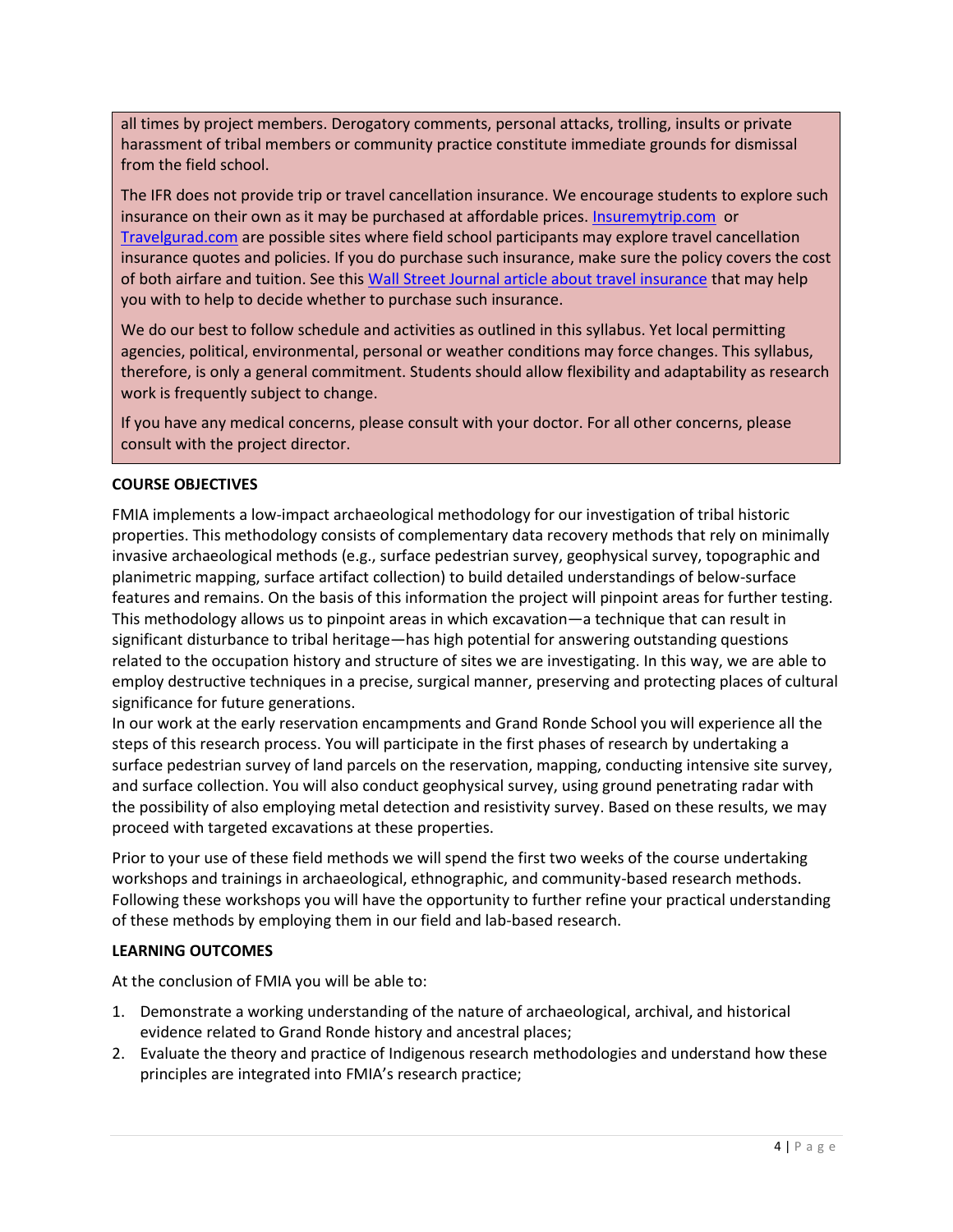- 3. Apply a range of archaeological methods (geophysical survey, site survey, aerial survey, site testing, excavation, photography, etc.) and lab-based analyses (3D documentation, belonging identification, etc.) to document ancestral places, belongings, and practices;
- 4. Develop your own community-based research project that contributes to the capacity of the Grand Ronde THPO.

# **GRADING MATRIX**

Your grade for Field Methods in Indigenous Archaeology is based on four components of your work:

#### 1. Field Notebook - 35%

While in the field archaeologists are expected to take careful and clear notes about all aspects of their research. These notes complement official survey and excavation forms and provide daily, personal accounts of the research process, including what was found, what problems were encountered, and how they were resolved. You will be expected to keep a field notebook and add to it on a daily basis. You will turn in your field notebook every Friday and receive feedback the following Monday about how to improve your field note taking.

#### 2. Participation - 20%

Archaeological projects are inherently collaborative endeavors, requiring participation from many different people throughout the research process. As a student in Field Methods in Indigenous Archaeology, you will be expected to be a contributing member of the research team. This means being ready for morning lectures / field work on time, being prepared to engage in the workshops/seminars/field work, working well in team-based activities with your peers, helping keep camp clean and tidy, and giving your full effort to complete (often strenuous and dirty) tasks each day.

#### 3. Leadership Project - 25%

FMIA is part of a community-based partnership with the CTGR THPO. The primary goal of this project is focused on capacity building that is developing the capacity of the THPO to manage tribal cultural resources. As a student partner in this research you will take on a leadership project that contributes to the capacity of the Grand Ronde THPO. Your leadership project will begin in the third week of the field school and be completed by the end of the course. Past leadership projects include setting up/leading community workshops, contributing extra blog posts (see below), managing the project Facebook page, leading site tours, assisting with drone photography and videography, working with spatial data in GIS, taking a lead role in lab artifact analysis, among others. (You can see previous projects at: [http://blogs.uw.edu/gonzalsa/category/fmia-blog/\)](http://blogs.uw.edu/gonzalsa/category/fmia-blog/). More details about leadership projects will be provided as the course progresses.

#### 4. Blog posts - 20%

Archaeologists today increasingly engage in public scholarship, communicating their findings in clear, accessible prose and demonstrating the relevance of their work to modern society. In this course, you will be expected to contribute four posts (each approximately 300-400 words long) to the course blog. The list of blog assignments will be provided to you in the first week of the course. In summary, your posts consist of: an introductory "about me" post, 2 free-write posts, and a final summary post that presents the results of your leadership project.

#### **TRAVEL & MEETING POINT**

We suggest you hold purchasing your airline ticket until six (6) weeks prior to departure date. Natural disasters, political changes, weather conditions and a range of other factors may require the cancelation of a field school. The IFR typically takes a close look at local conditions 6-7 weeks prior to program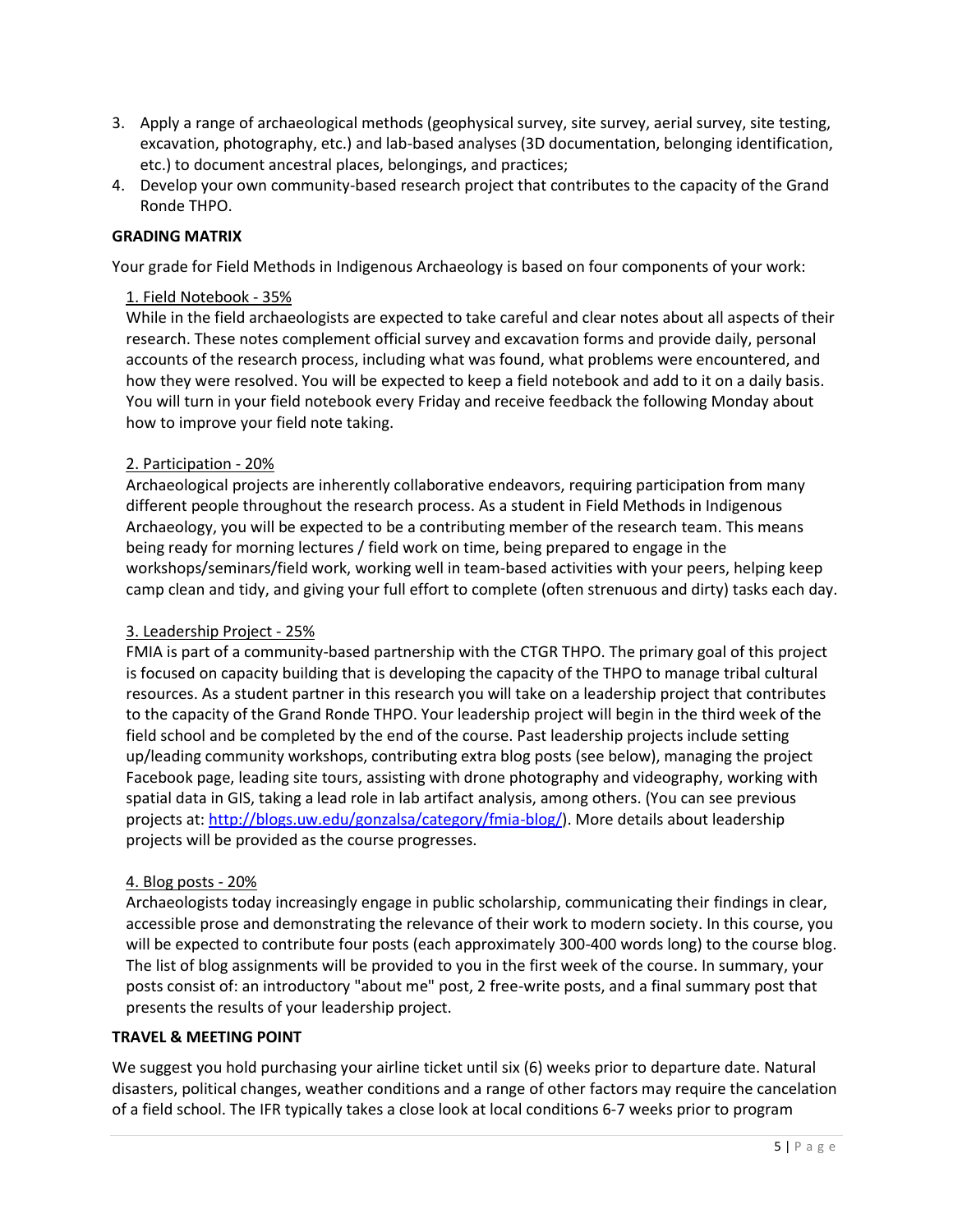beginning and make Go/No Go decisions by then. Such time frame still allows the purchase deeply discounted airline tickets while protecting students from potential loss if airline ticket costs if we decide to cancel a program.

FMIA participants should plan to arrive at Uxyat Powwow Ground on Hebo Rd. in Grand Ronde, Oregon between 12 and 2 pm on Monday June 29, 2020. Please note that we will host an FMIA carpool that will be leaving Seattle at 7.30 am on June 29<sup>th</sup> from the UW Campus (Denny Hall Parking Lot). For out-ofstate students we recommend flying into Portland (PDX) where we be available to do airport pick-ups between 10.30 and 11.30 am. If you would prefer to meet the UW carpool in Seattle, please ensure that your flight arrives in time for you to meet the carpool on campus by 7.30 am.

If you missed your connection or your flight is delayed, please call, text or email project director immediately. A local emergency cell phone number will be provided to all enrolled students.

# **VISA REQUIREMENTS**

Visitors to the US are required to have a valid US Visa. Citizens of other countries are asked to check the embassy website page at their home country for specific visa requirements.

# **ACCOMMODATIONS**

During the on-site portion of the field school, we will camp together at the Grand Ronde Reservation's Uxyat powwow grounds. On some weekends we may be asked to relocate to the Big Buck campground, also on the reservation. We will keep you apprised of these moves. The Powwow grounds feature bathroom and shower facilities as well as WiFi access, running water, and power access in camp. Students have the option of sharing a tent provided by the project and/or bringing their own tent with them. The project does not have the capacity to provide students with additional camping gear (e.g., sleeping bag, sleeping pad, camp chair, personal lantern/headlamp, etc.) though students may contact the director to determine whether anyone has additional equipment they are willing to share. Meals (breakfast, lunch and dinner) will be provided for us by the Grand Ronde Food & Nutrition program from Monday breakfast through Friday lunch. Snacks and a camp kitchen will be provided for students outside of these hours for their own meal preparation and snacking needs. Please contact the director, Dr. Sara Gonzalez, with any food allergies you may have. The kitchens are able to accommodate a variety of food needs (vegetarian, gluten-free, dairy and/or nut allergies), but please contact the field director, Dr. Sara Gonzalez, to ensure your need may be accommodated by the kitchens.

# **COURSE SCHEDULE**

All IFR field school begins with safety orientation. This orientation includes proper behavior at the field area, proper clothing, local cultural sensitivities and sensibilities, potential fauna and flora hazards, review IFR harassment and discrimination policies and review of the student Code of Conduct.

Our on-site field season runs from Monday July 29<sup>th</sup> – Saturday August 8<sup>h</sup>. Our normal work schedule will be Monday - Friday 7:30 am - 5:00 pm. Most days work will take place at either the field site(s) or the THPO offices at Chachalu (tribal museum, located 1.5 miles from the Uxyat Powwow Grounds). Usually, once per week we take a field trip to a culturally important place in Grand Ronde's ancestral homelands. On field trip days, transportation, food, and admission to field trip sites will be covered by project staff. In the evenings we may have after-dinner lecture and workshop events scheduled for fieldcrew members. During the weekend you are free to tour the local area or return home. It is your responsibility to notify Professor Gonzalez of your plans to leave or stay in camp via the sign in/out sheet.

Following the formal on-site field season students will have the week of Aug.  $10^{\text{th}}$  -  $14^{\text{th}}$  to independently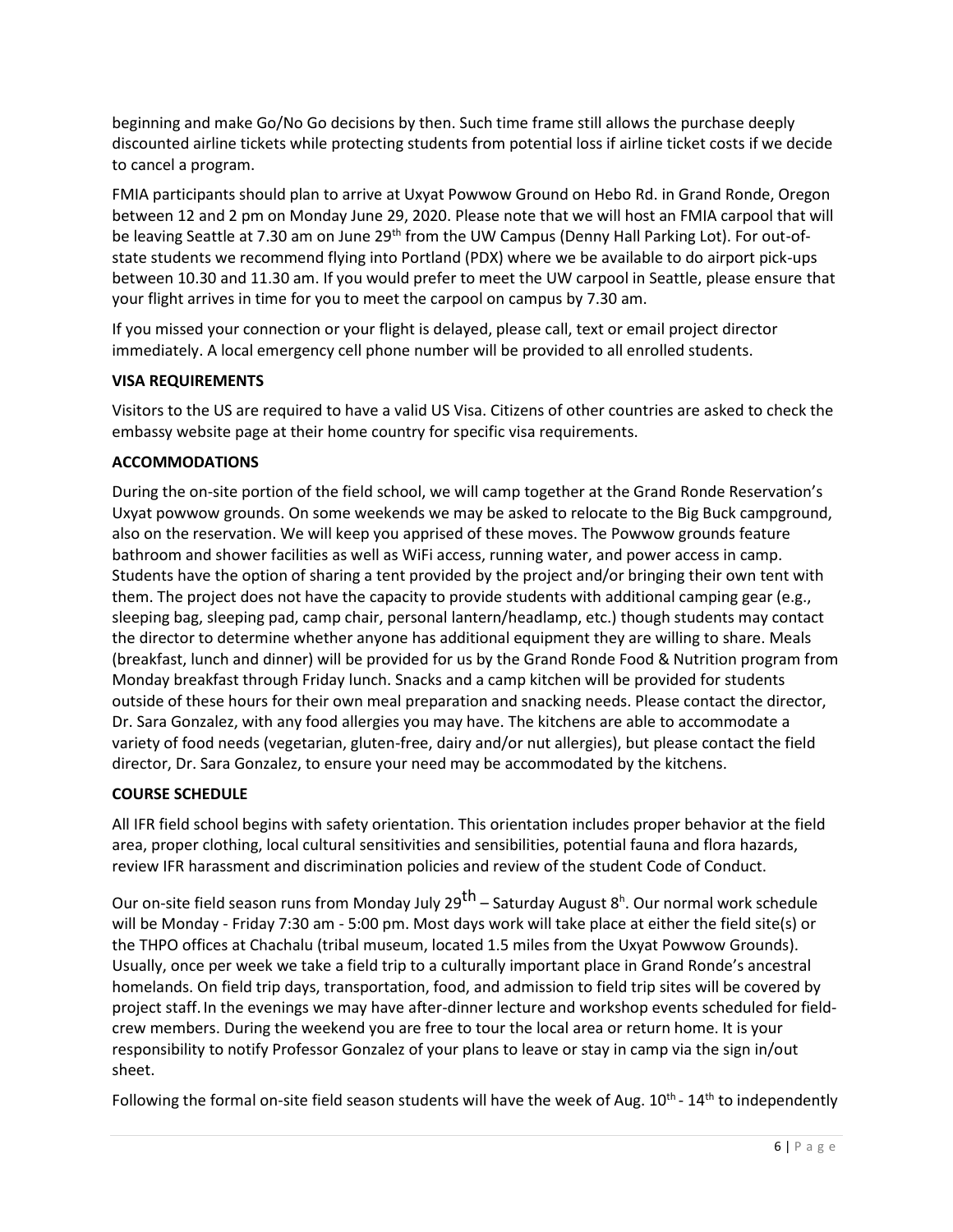work on and complete their course work. During this week the teaching team will be available for personal or virtual conference with students to discuss their leadership project and final coursework.

During this time students have the option of participating in post-field artifact cleaning and cataloging in the Pacific Northwest Archaeology Lab at the University of Washington, Seattle. *Please note that since this is not part of the IFR field school, if you wish to volunteer in the lab during this period you are responsible for your own food, lodging and local transportation.*

| June 29- July 3                                                        | Orientation, Technology Tutorials, Introduction to CTGR lands and field methods<br>Field Trip: Mt. Hebo, Tillamook, and Cape Mears Lighthouse                                               |
|------------------------------------------------------------------------|---------------------------------------------------------------------------------------------------------------------------------------------------------------------------------------------|
| July $6 -$ July 10                                                     | Technology Tutorials and Site Mapping/Grid Layout, and Geophysical Survey<br>Field Trip: Portland Basin (Sauvie's Island, Fort Vancouver, Willamette Falls)<br>Veterans' Powwow: July 10-12 |
| July 13- July 17                                                       | Geophysical Survey, Surface Collection & Introduction to Digital Data Collection<br>Field Trip: Willamette Valley (Baskett Slough, Chemeketi/Salem, Chankal/South<br>Salem)                 |
| July 20 - July 24                                                      | Geophysical Survey, Surface Collection, and Collections Research                                                                                                                            |
| July 27 - July 31                                                      | Surface Collection, Excavation, and Collections Research                                                                                                                                    |
| Aug. 3- Aug. 7                                                         | <b>Excavation &amp; Digital Documentation of Excavations</b>                                                                                                                                |
| Aug. 8                                                                 | <b>Student Departure Day</b>                                                                                                                                                                |
| Aug. 10-Aug. 14                                                        | Independent Study & Research Time                                                                                                                                                           |
| Aug. 14                                                                | Final Due Date: Leadership Project and all coursework to be turned in by 11.59 pm PST                                                                                                       |
| Optional Post-Field School Activity (not included in the tuition cost) |                                                                                                                                                                                             |
| Aug. 10- Aug. 14                                                       | Lab Work @ UW                                                                                                                                                                               |

# **EQUIPMENT & PACKING LIST**

# **Field equipment:**

Mandatory

- 5" (OR SMALLER) mason's pointing trowel
- Nylon string/line
- 5m measuring tape (can be retractable or foldable, must be in metric!)
- Pruning clippers
- Pencils
- Sharpies
- Field notebook (bound rather than spiral is preferred)

# Optional:

- Knee pads or kneeling pad
- Bandanas (these help with sweat management, protection from the
- Gloves (garden/work variety)
- Water bottle
- Sunscreen
- Mini-emergency kit (bandaids, aloe vera, tweezers, etc.)
- Field Bag/Box for all your dig kit materials (simple backpack or small toolbox are the most preferred options).

sun/wind)

• Tecnu (cleanser for getting rid of poison oak oils)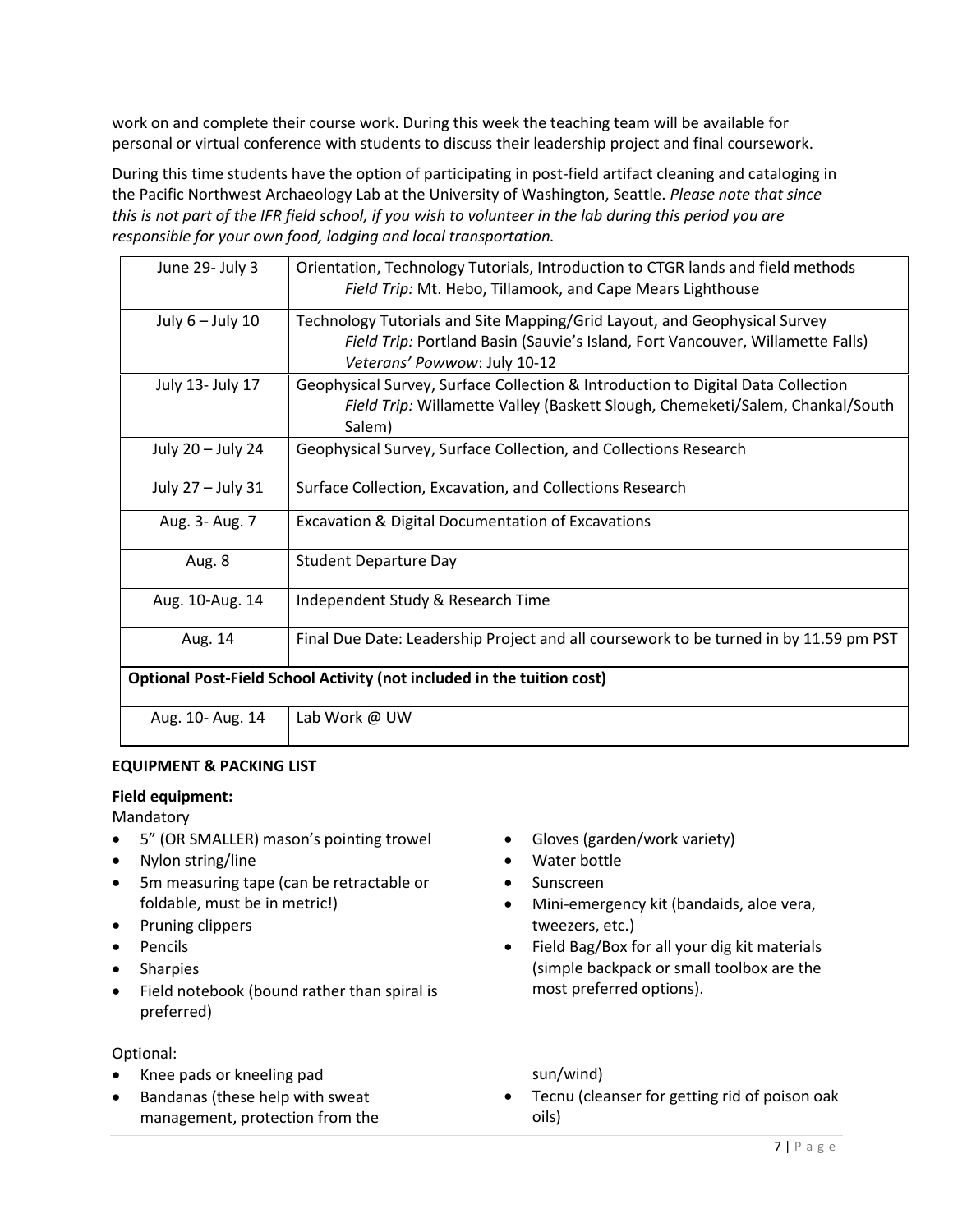• Bug spray (we have minimal biting critters in NW Oregon!)

# **Camping Gear:**

Mandatory

- Sleeping bag
- Sleeping pad (if you want to be comfy for the five weeks)
- Tent (if you would prefer to camp alone) and ground cloth (the latter is important as

• Hand wipes/hand sanitizer

your tent will be used for an extended portion of time)

- Lantern/Head Lamp
- Towel for showers

# **Clothing Gear:**

The reservation is on the coastal ridge and gets warm (Upper 70s/80s and sunny), though spots in the valley will be even hotter and some sites we will visit on the coast are likely to be more windy and cold/foggy during the summer (avg. temp 60 and foggy, with slight drizzle). You will want to pack for these eventualities. We would also STRONGLY suggest you bring long field pants and long sleeved shirts as we will be dealings with TICKS and POISION OAK. In addition to work clothes you may wish to pack a couple nice outfits as we are often invited guests at formal events hosted at Chachalu (tribal museum) and Achaf-Hammi (tribal plankhouse).

# **Example field clothing:**

- Long, lightweight field pants (jeans are also ok)
- Tank Tops/T-Shirts
- Long sleeved work shirts/henleys (great for layering)
- Floppy brimmed hat to protect yourself from the sun (they're not super fashionable, but they keep away the skin cancer!)
- Sturdy Hiking Boots (preferably with high ankles because of snakes, trip hazards, etc.)
- Fleece jacket (some of us who get cold easily tend to go the puffy jacket route, or layer their fleece under a lightweight, rainproof jacket)
- Waterproof pants (rain slickers…we do get rained on occasionally in the PNW)
- Warm knit hat and gloves (it gets cold at night)
- Bathing suit and flip slops (there are some great local swimming holes beaches that last years' crew visited on a weekly basis)

# **Fun Stuff:**

- Snacks you don't want to share/need to have
- Cards/games (We will have some on hand—e.g., Cranium, Sorry, cards, Trivial Pursuit, poker chips).
- Bird watching or plant guides
- Binoculars for bird/animal watching
- Star gazing guide
- Scary stories
- Music/podcasts
- Books
- Extra spending money for the weekend

# **GENERAL WORK PRACTICES AND GUIDELINES**

**Tents and Personal Space.** Participants of the project will either bring their own tent or share a tent provided by the project with another participant. Even though tents are personal property and space, it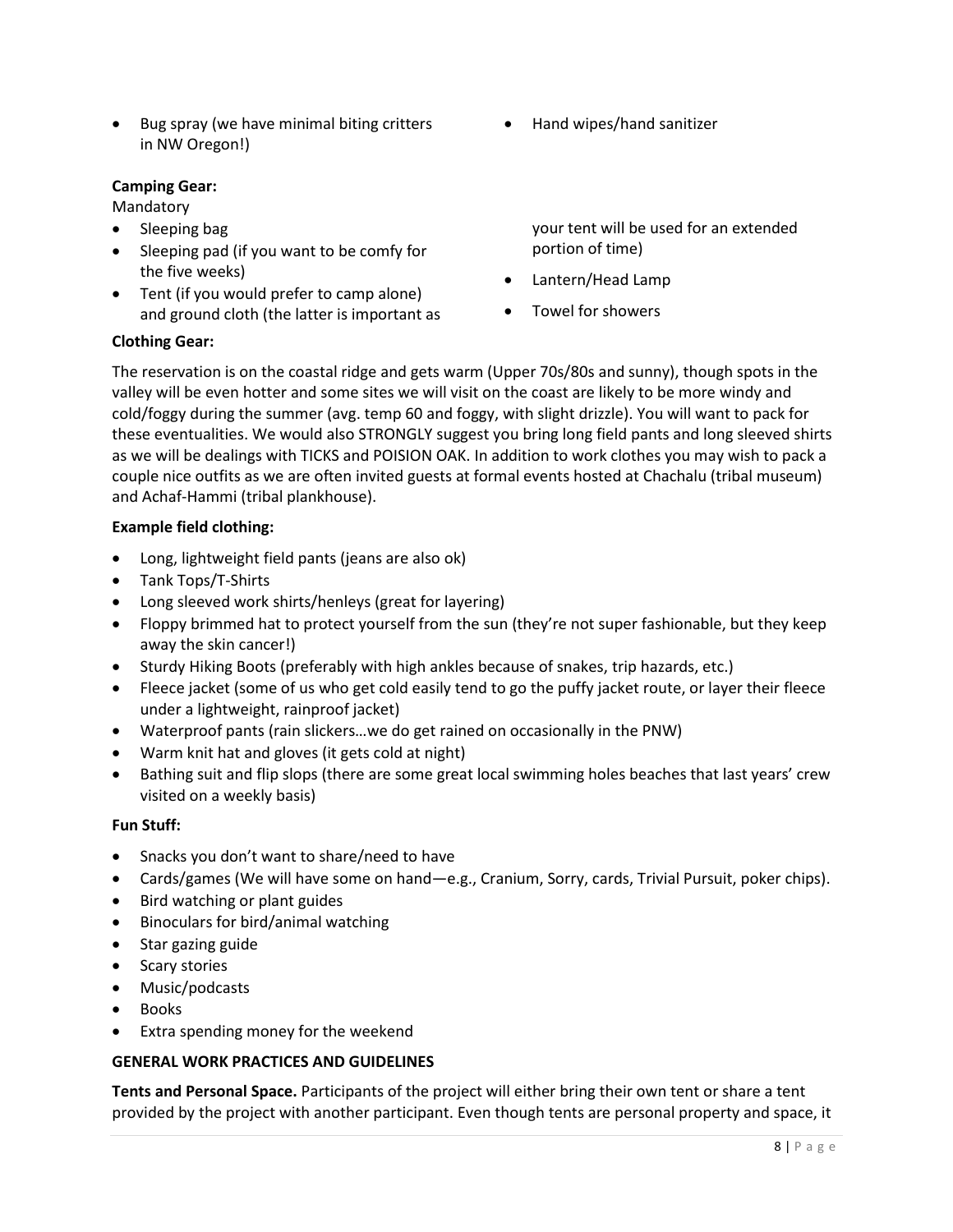is expected that all participants will keep their tent and camp space neat and tidy. This means hanging laundry or towels to dry in designated areas ONLY, keeping trash around your tent picked up, and ensuring that NO FOOD is kept in your tent. All trash should be placed in our trash cans.

**Water Use.** Drink water as liberally as you can and wash your hands thoroughly. We will have access to showers at the powwow grounds, though we will set up a shower schedule so as to reduce water usage and ensure everyone has adequate access.

**Kitchen Schedule.** The kitchen area of camp is the domain of assigned Kitchen Personnel on duty. If it is your turn for KP it is your responsibility to help with the preparation of evening meals and assist with the pick-up/set up for breakfast and. Do not fear; this is a rotating task that everyone will participate in. Breakfast is served every morning from 7:30-8:00 am M-F. Dinner is served from 5-6pm M-Th. No meals are served during the weekend though you are welcome to use the kitchen to prepare your snacks/meals.

**Snacks**. You will probably find that you are hungry, hungry, hungry after a day of field work. The sun, wind and heat can drain your body, but we hope to keep your tummies filled and happy. We will provide after-work snacks for the starving masses, but if you require goldfish every day at 3pm or a fruit roll up before dinner, please bring these things with you (or plan to purchase them on your own during our weekend shopping trips). We will gladly store them in the camp pantries.

**Cleaning**. There are no parents in camp. After dinner it is the job of people on kitchen duty to help clean up dinner though everyone is responsible for washing their own dirty dishes. We like to keep camp clean as a sign of respect for the tribe, as well as to keep a host of unsavory critters from invading upon our territory. Believe us, after a hard day's work, you do not want to be woken up by tenacious raccoons because someone left out a bag of chips or rice krispie treat.

**Chores**. In addition to kitchen duty, we will have a rotating crew of people responsible for keeping the bathrooms clean. After each shower, please mop the floor so as to keep it clean and relatively slip-free.

# **REQUIRED READINGS**

PDF files of all mandatory readings will be provided to enrolled students via a shared Dropbox folder and/or Course Canvas page.

# **Pre-Arrival: Background References Oregon History & the Peoples ofthe Confederated Tribes of Grand Ronde Readings**

# *\* Review before June 29th*

Aikens, C. Melvin, Thomas J. Connolly, and Dennis L. Jenkins

2011 Chapter One: Archaeology, Ethnology, Ecology, and Human History on the Millennial Scale. In *Oregon Archaeology,* pp. 13-30. Oregon State University Press, Corvallis.

2011 Chapter Seven: Oregon Native American Cultural Diversity and Integration with an Epilogue on Cultural Resource Management in Oregon. In *Oregon Archaeology,* pp. 390-418. Oregon State University Press, Corvallis.

# Merrill, Brent, and Yvonne Hajda

2007 The Confederated Tribes of the Grand Ronde Community of Oregon. In *The First Oregonians,* edited by Laura Berg, pp. 120-145. Oregon Council for the Humanities, Portland.

# Confederated Tribes of Grand Ronde Community of Oregon

The Five Principal Tribes of the Confederated Tribes of Grand Ronde.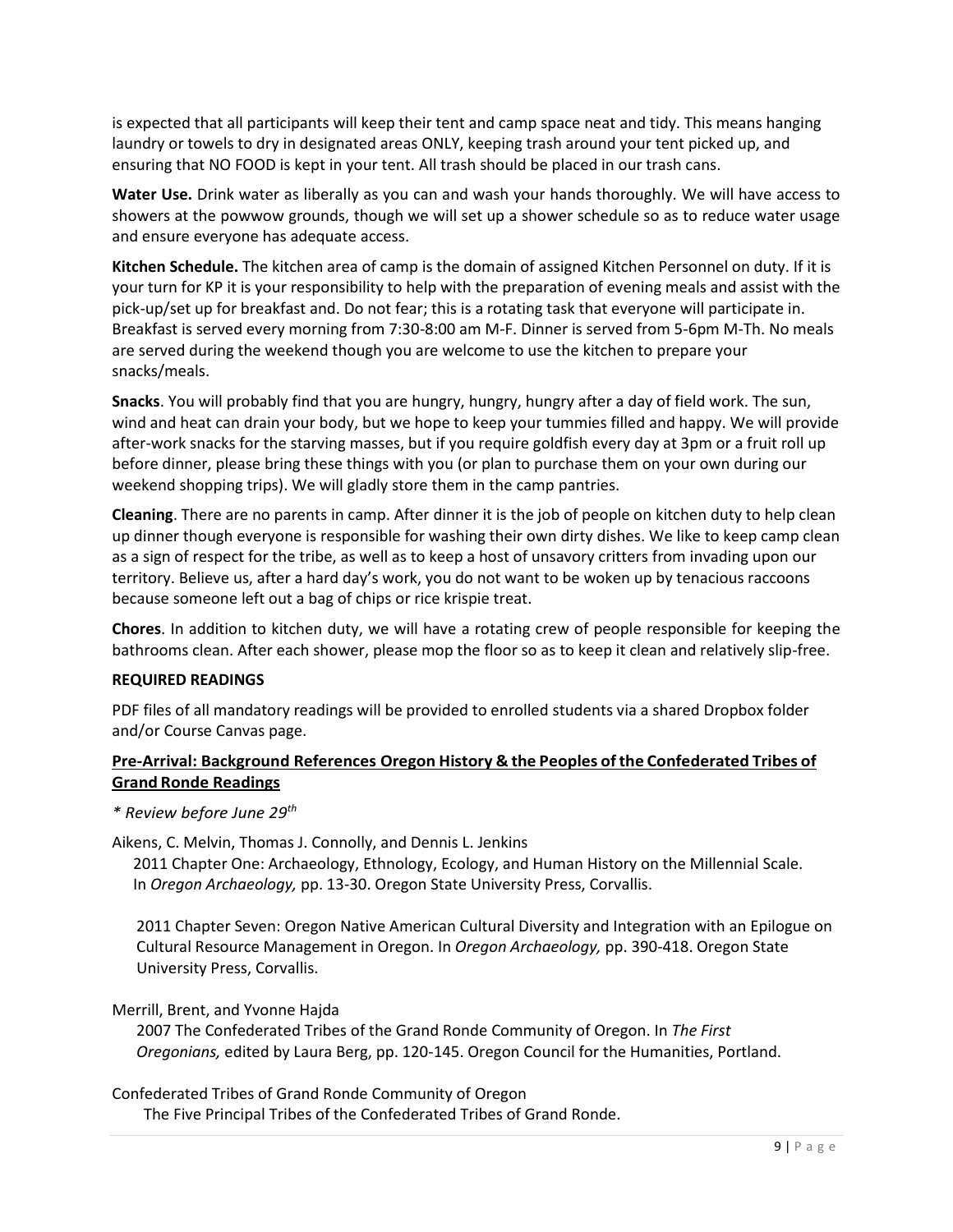#### *\*Recommended (skim)*

Aikens, C. Melvin, Thomas J. Connolly, and Dennis L. Jenkins 2011 Chapter Four: Lower Columbia and Oregon Coast. In *Oregon Archaeology,* pp. 211-

283. Oregon State University Press, Corvallis.

2011 Chapter Five: The Willamette Valley. In *Oregon Archaeology,* pp. 284-327. Oregon State University Press, Corvallis.

2011 Chapter Six: Southwestern Mountains and Valleys. In *Oregon Archaeology,* pp. 328-389. Oregon State University Press, Corvallis.

#### **Read by June 31- Federal Indian Policy in Oregon and Life in the Field**

Beckham, Stephen Dow

2007 Federal-Indian Relations. In *The First Oregonians,* edited by Laura Berg, pp. 208-243. Oregon Council for the Humanities, Portland.

- Confederated Tribes of Grand Ronde Community of Oregon Termination 1954 (Video available online)
- Burke, Heather, Claire Smith, and Larry J. Zimmerman (read pages 57-65) 2008 Chapter Two: Navigation, Mapping, and Life in the Field. In *The Archaeologist's Field Handbook*, pp. 27-65. AltaMira Press, Lanham, MD.

#### **July 3 - History of Western Oregon Native Peoples**

*\*Review appropriate chapter depending on our trip that day*

Aikens, C. Melvin, Thomas J. Connolly, and Dennis L. Jenkins 2011 Chapter Four: Lower Columbia and Oregon Coast. In *Oregon Archaeology,* pp. 211-283. Oregon State University Press, Corvallis.

2011 Chapter Five: The Willamette Valley. In *Oregon Archaeology,* pp. 284-327. Oregon State University Press, Corvallis.

2011 Chapter Six: Southwestern Mountains and Valleys. In *Oregon Archaeology,* pp. 328-389. Oregon State University Press, Corvallis.

#### **July 6 - Archaeological Mapping**

Burke, Heather, Claire Smith, and Larry J. Zimmerman (read pages 27-57) 2008 Chapter Two: Navigation, Mapping, and Life in the Field. In *The Archaeologist's Field Handbook*, pp. 27-65. AltaMira Press, Lanham, MD

#### **July 8 - CBPR & Archaeology Field Methods**

Atalay, Sonya